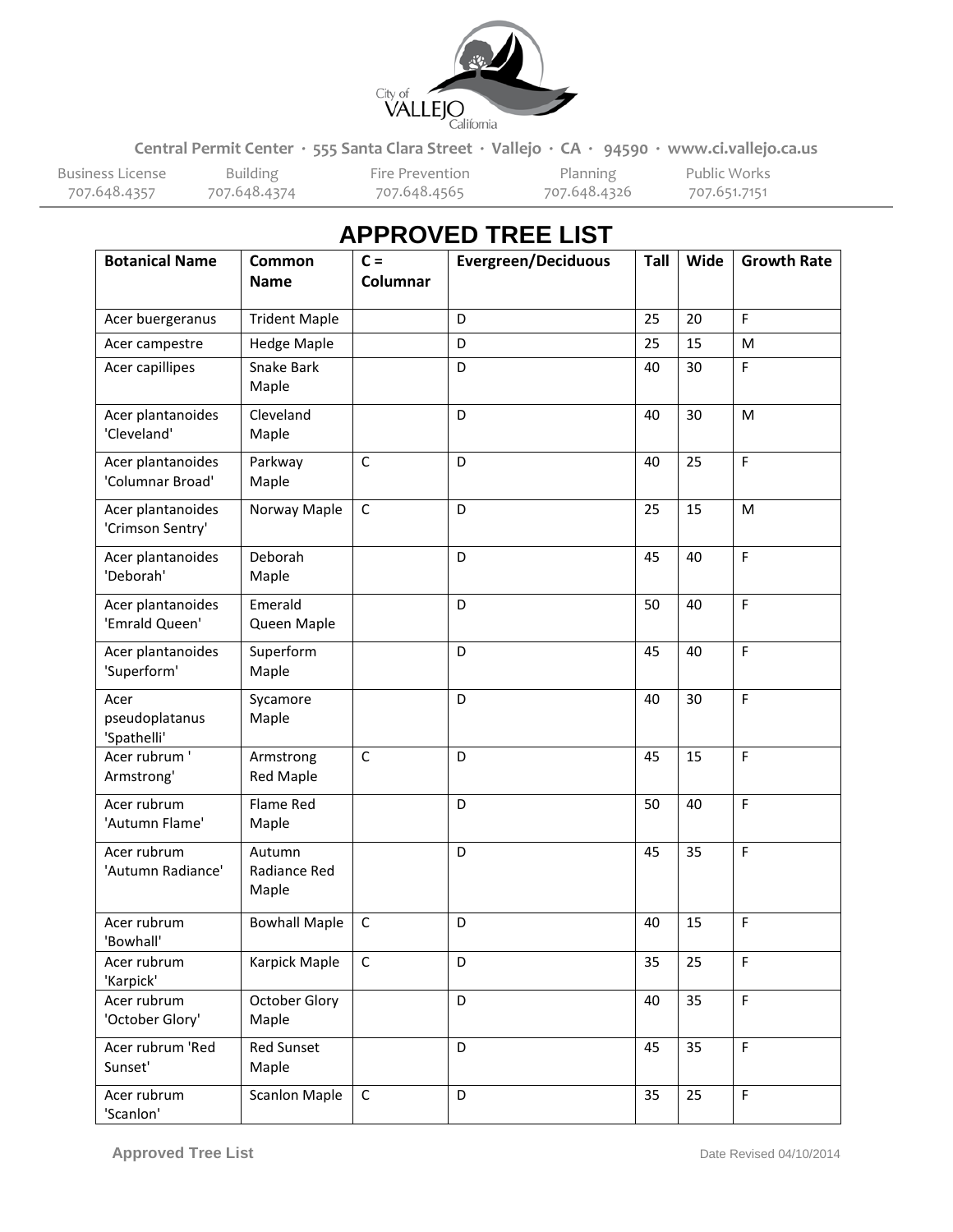| <b>Botanical Name</b>                   | Common<br><b>Name</b>           | $C =$<br><b>Columnar</b> | <b>Evergreen/Deciduous</b> | Tall | Wide | <b>Growth Rate</b> |
|-----------------------------------------|---------------------------------|--------------------------|----------------------------|------|------|--------------------|
| Acer rubrum                             | Scarlet                         | $\mathsf C$              | D                          | 40   | 20   | F                  |
| 'Scarlet Sentinel'                      | <b>Sentinal Maple</b>           |                          |                            |      |      |                    |
| Acer rubrum<br>'Scarlet Sentinel'       | Scarlet<br>Sentinel<br>Maple    | $\overline{C}$           | D                          | 40   | 30   | F                  |
| Acer rubrum<br>'Schlesingeri'           | Schlesinger<br><b>Red Maple</b> |                          | D                          | 45   | 35   | F                  |
| Acer saccharum<br>'Bonfire'             | <b>Bonfire Maple</b>            |                          | D                          | 50   | 40   | F                  |
| Acer saccharum<br>'Legacy'              | <b>Sugar Maple</b>              |                          | D                          | 50   | 35   | F                  |
| Acer truncatum                          | Shantung<br>Maple               |                          | D                          | 25   | 20   | M                  |
| Agonis flexuosa                         | Peppermint<br><b>Tree</b>       |                          | $\mathsf E$                | 30   | 30   | M                  |
| Carpinus betulus                        | European<br>Hornbeam            |                          | D                          | 70   | 45   | M                  |
| Celtis australis                        | European<br>Hackberry           |                          | D                          | 45   | 35   | M                  |
| Celtis oxidentalis                      | Common<br>Hackberry             |                          | D                          | 40   | 30   | M                  |
| Celtis sinensis                         | Australian<br>Hackberry         |                          | D                          | 40   | 35   | M                  |
| Fraxinus americana<br>'Autumn Applause' | Autumn<br>Applause Ash          |                          | D                          | 40   | 25   | M                  |
| Fraxinus americana<br>'Autumn Purple'   | Autumn<br>Purple Ash            |                          | D                          | 40   | 40   | M                  |
| Fraxinus americana<br>'Rosehill'        | Rose Hill Ash                   |                          | D                          | 50   | 35   | F                  |
| Fraxinus<br>pennsylvanica<br>'Urbanite' | Urbonite Ash                    |                          | D                          | 50   | 40   | M                  |
| Fraxinus<br>pennsylvanica<br>'Marshall' | Marshall Ash                    |                          | D                          | 50   | 40   | M                  |
| Fraxinus<br>pennsylvanica<br>'Patmore'  | Patmore Ash                     |                          | D                          | 45   | 35   | M                  |
| Fraxinus<br>pennsylvanica<br>'Summit'   | Summit Ash                      |                          | D                          | 45   | 35   | M                  |
| Geijera parviflora                      | Australlian<br>Willow           |                          | $\mathsf E$                | 25   | 20   | M                  |
| Ginko biloba<br>'Autumn Gold'           | Maidenhair<br><b>Tree</b>       |                          | D                          | 50   | 45   | $\mathsf{S}$       |
| Lagerstromia indica                     | Crape Myrtle                    |                          | D                          | 20   | 15   | S                  |

**APPROVED TREE LIST** Date Revised 04/10/2014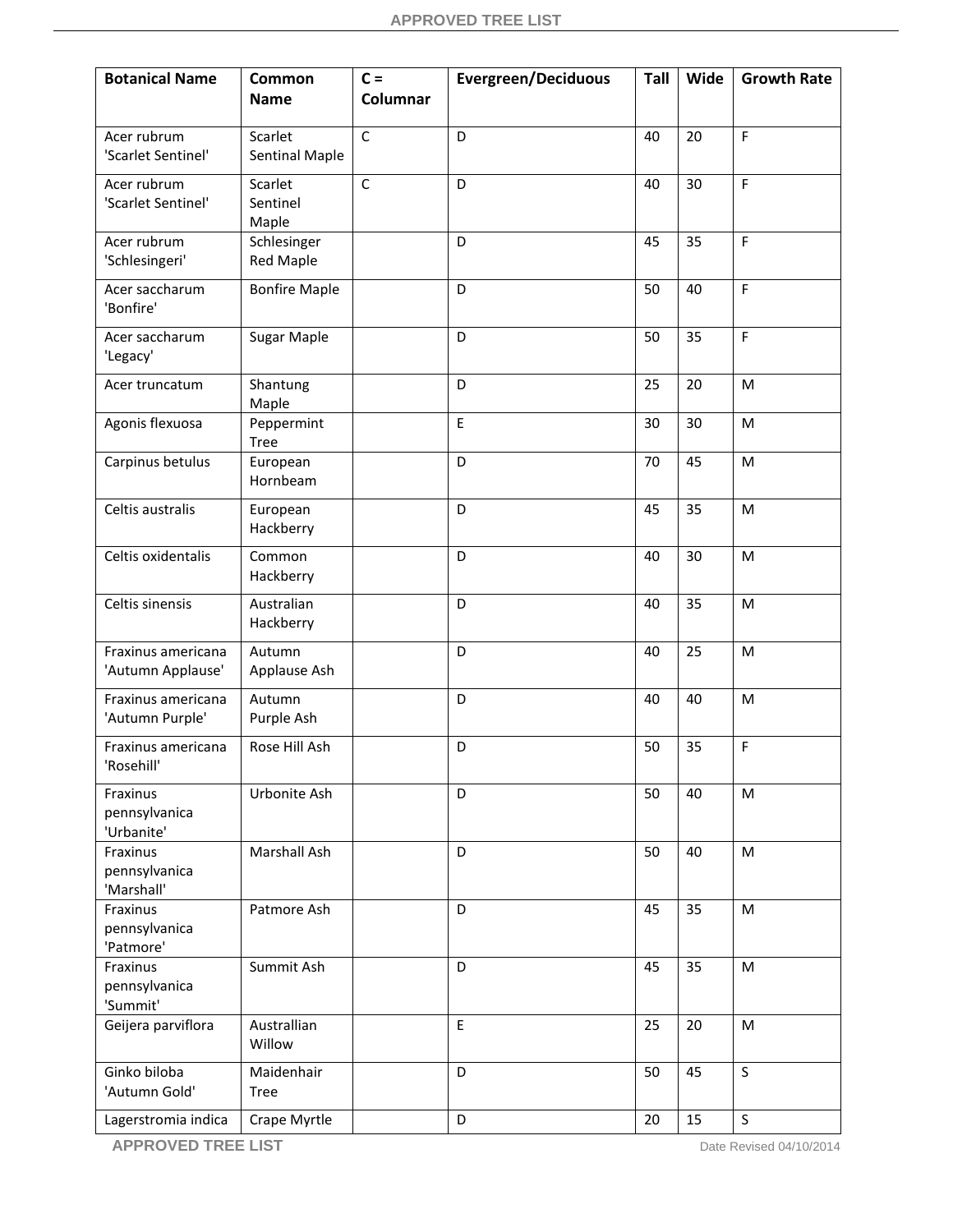| <b>Botanical Name</b>              | Common<br><b>Name</b>       | $C =$<br>Columnar | <b>Evergreen/Deciduous</b> | Tall | Wide | <b>Growth Rate</b> |
|------------------------------------|-----------------------------|-------------------|----------------------------|------|------|--------------------|
|                                    |                             |                   |                            |      |      |                    |
| Laurus nobilus<br>'Saritoga'       | Sweet Bay                   |                   | E                          | 40   | 25   | S                  |
| Magnolia                           | Majestic                    |                   | E                          | 45   | 20   | S                  |
| grandiflora<br>'Majestic Beauty'   | Beauty<br>Magnolia          |                   |                            |      |      |                    |
| Magnolia                           | Russet                      |                   | E                          | 45   | 20   | $\mathsf{S}$       |
| grandiflora 'Russet'               | Magnolia                    |                   |                            |      |      |                    |
| Magnolia                           | Samuel                      |                   | E                          | 45   | 20   | S                  |
| grandiflora 'Samuel                | Sommer                      |                   |                            |      |      |                    |
| Sommer'<br>Magnolia                | Magnolia<br>St. Mary        |                   | E                          | 35   | 20   | $\mathsf{S}$       |
| grandiflora 'St.                   | Magnolia                    |                   |                            |      |      |                    |
| Mary's'                            |                             |                   |                            |      |      |                    |
| Magnolia                           | Rustica Rubra               |                   | E                          | 20   | 20   | S                  |
| soulangiana 'Rustica<br>Rubra'     | Magnolia                    |                   |                            |      |      |                    |
| Maytenus boaria                    | Mayten Tree                 |                   | E                          | 30   | 20   | $\mathsf{S}$       |
| 'Green Showers'                    |                             |                   |                            |      |      |                    |
| Metrosideros                       | Pohutukawa                  |                   | $\mathsf E$                | 30   | 20   | M                  |
| excelsus                           |                             |                   |                            |      |      |                    |
| Nyssa sylvatica                    | Tupelo                      |                   | D                          | 40   | 20   | M                  |
| Platanus acerifolia<br>'Columbia'  | London Plane<br><b>Tree</b> |                   | D                          | 60   | 35   | F                  |
| FOR REPLANT ONLY                   |                             |                   |                            |      |      |                    |
|                                    |                             |                   |                            |      |      |                    |
| Platanus acerifolia<br>'Bloodgood' | London Plane<br><b>Tree</b> |                   | D                          | 60   | 35   | $\mathsf F$        |
| FOR REPLANT ONLY                   |                             |                   |                            |      |      |                    |
| Platanus acerifolia                | London Plane                |                   | D                          | 60   | 40   | F                  |
| 'Yarwood"                          | <b>Tree</b>                 |                   |                            |      |      |                    |
| FOR REPLANT ONLY                   |                             |                   |                            |      |      |                    |
| Pyrus betufolia                    | Dancer Pear                 |                   | D                          | 20   | 15   | F                  |
| 'Dancer'                           |                             |                   |                            |      |      |                    |
| Pyrus calleryana                   | Aristocrat Pear             | $\mathsf{C}$      | D                          | 40   | 25   | F                  |
| 'Aristocrat'                       |                             |                   |                            |      |      |                    |
| Pyrus calleryana                   | Capital Pear                | $\mathsf C$       | D                          | 40   | 30   | F.                 |
| 'Capital'                          |                             |                   |                            |      |      |                    |
| Pyrus calleryana                   | Chanticleer                 | $\mathsf C$       | D                          | 40   | 15   | $\mathsf F$        |
| 'Cahanticleer'                     |                             |                   |                            |      |      |                    |
| Pyrus calleryana                   | Cleveland Pear              | $\mathsf C$       | D                          | 30   | 15   | $\mathsf F$        |
| 'Cleveland'                        |                             |                   |                            |      |      |                    |
| Pyrus calleryana                   | Redspire Pear               | $\mathsf C$       | D                          | 35   | 25   | F                  |
| 'Redspire'                         |                             |                   |                            |      |      |                    |
| Pyrus kawakamii                    | Evergreen                   |                   | $\mathsf E$                | 25   | 30   | F                  |
|                                    | Pear                        |                   |                            |      |      |                    |